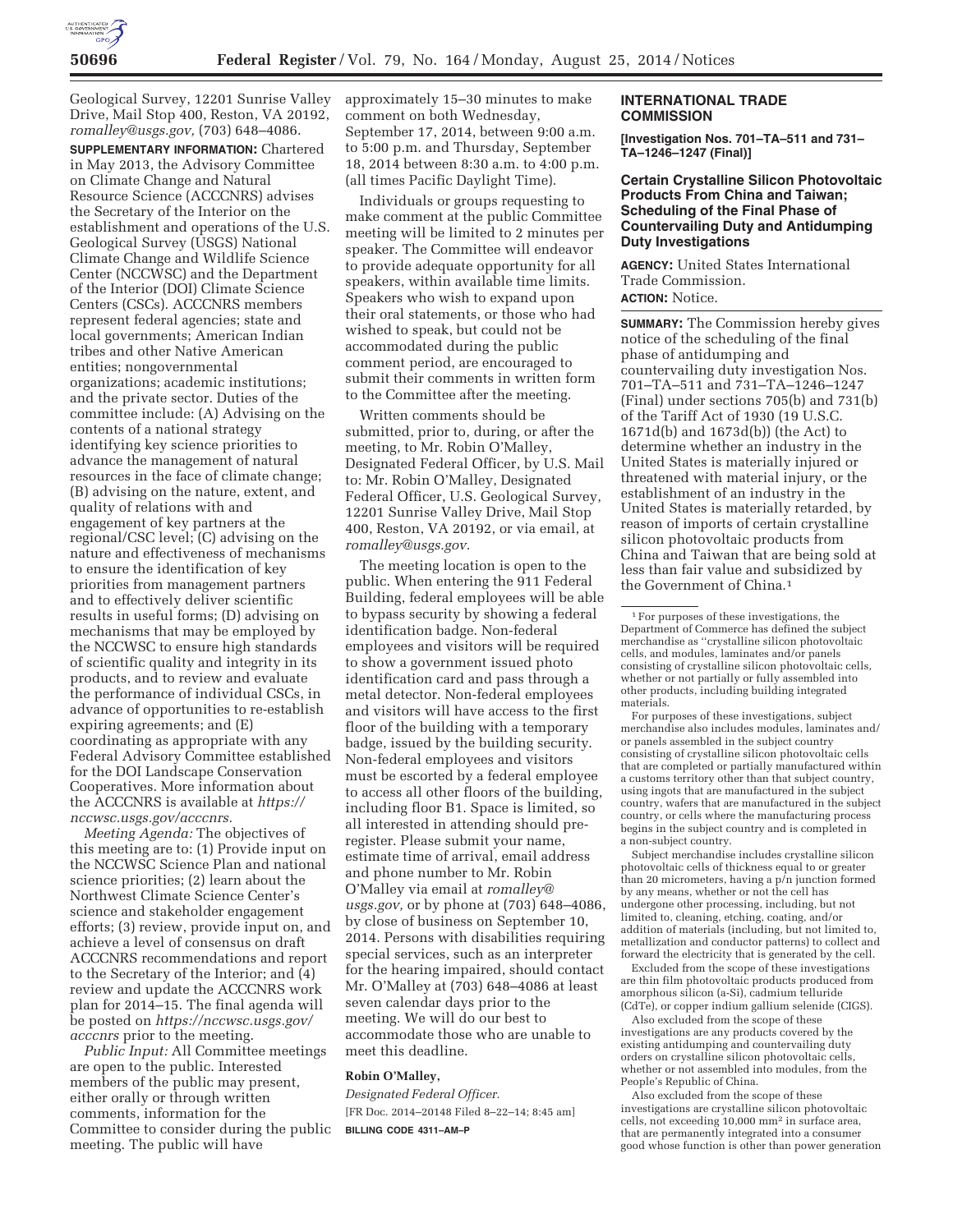For further information concerning the conduct of this phase of the investigations, hearing procedures, and rules of general application, consult the Commission's Rules of Practice and Procedure, part 201, subparts A through E (19 CFR part 201), and part 207, subparts A and C (19 CFR part 207). **DATES:** *Effective Date:* July 31, 2014.

# **FOR FURTHER INFORMATION CONTACT:**

Christopher J. Cassise (202–708–5408), Office of Investigations, U.S. International Trade Commission, 500 E Street SW., Washington, DC 20436. Hearing-impaired persons can obtain information on this matter by contacting the Commission's TDD terminal on 202– 205–1810. Persons with mobility impairments who will need special assistance in gaining access to the Commission should contact the Office of the Secretary at 202–205–2000. General information concerning the Commission may also be obtained by accessing its internet server (*http:// www.usitc.gov*). The public record for these investigations may be viewed on the Commission's electronic docket (EDIS) at *http://edis.usitc.gov.* 

# **SUPPLEMENTARY INFORMATION:**

*Background.*—The final phase of these investigations is being scheduled as a result of affirmative preliminary determinations by the Department of Commerce that certain benefits which constitute subsidies within the meaning of section 703 of the Act (19 U.S.C. 1671b) are being provided to manufacturers, producers, or exporters in China of certain crystalline silicon photovoltaic products, and that such products from China and Taiwan are being sold in the United States at less than fair value within the meaning of section 733 of the Act (19 U.S.C. 1673b).

*See Crystalline Silicon Photovoltaic Cells, Whether or Not Assembled Into Modules, From the People's Republic of China: Amended Final Determination of Sales at Less Than Fair Value, and Antidumping Duty Order,* 77 FR 73018 (December 7, 2012); *Crystalline Silicon Photovoltaic Cells, Whether or Not Assembled Into Modules, From the People's Republic of China: Countervailing Duty Order,* 77 FR 73017 (December 7, 2012).

The investigations were requested in a petition filed on December 31, 2013, by SolarWorld America Industries, Inc., Hillsboro, OR.

*Participation in the investigations and public service list.*—Persons, including industrial users of the subject merchandise and, if the merchandise is sold at the retail level, representative consumer organizations, wishing to participate in the final phase of these investigations as parties must file an entry of appearance with the Secretary to the Commission, as provided in section 201.11 of the Commission's rules, no later than 21 days prior to the hearing date specified in this notice. A party that filed a notice of appearance during the preliminary phase of the investigations need not file an additional notice of appearance during this final phase. The Secretary will maintain a public service list containing the names and addresses of all persons, or their representatives, who are parties to the investigations.

*Limited disclosure of business proprietary information (BPI) under an administrative protective order (APO) and BPI service list.*—Pursuant to section 207.7(a) of the Commission's rules, the Secretary will make BPI gathered in the final phase of these investigations available to authorized applicants under the APO issued in the investigations, provided that the application is made no later than 21 days prior to the hearing date specified in this notice. Authorized applicants must represent interested parties, as defined by 19 U.S.C. § 1677(9), who are parties to the investigations. A party granted access to BPI in the preliminary phase of the investigations need not reapply for such access. A separate service list will be maintained by the Secretary for those parties authorized to receive BPI under the APO.

*Staff report.*—The prehearing staff report in the final phase of these investigations will be placed in the nonpublic record on November 20, 2014, and a public version will be issued thereafter, pursuant to section 207.22 of the Commission's rules.

*Hearing.*—The Commission will hold a hearing in connection with the final phase of these investigations beginning at 9:30 a.m. on December 8, 2014, at the U.S. International Trade Commission Building. Requests to appear at the hearing should be filed in writing with the Secretary to the Commission on or before December 1, 2014. A nonparty who has testimony that may aid the Commission's deliberations may request permission to present a short statement at the hearing. All parties and nonparties desiring to appear at the

hearing and make oral presentations should attend a prehearing conference, if deemed necessary, to be held at 9:30 a.m. on December 3, 2014, at the U.S. International Trade Commission Building. Oral testimony and written materials to be submitted at the public hearing are governed by sections 201.6(b)(2), 201.13(f), and 207.24 of the Commission's rules. Parties must submit any request to present a portion of their hearing testimony *in camera* no later than 7 business days prior to the date of the hearing.

*Written submissions.*—Each party who is an interested party shall submit a prehearing brief to the Commission. Prehearing briefs must conform with the provisions of section 207.23 of the Commission's rules; the deadline for filing is December 1, 2014. Parties may also file written testimony in connection with their presentation at the hearing, as provided in section 207.24 of the Commission's rules, and posthearing briefs, which must conform with the provisions of section 207.25 of the Commission's rules. The deadline for filing posthearing briefs is December 15, 2014. In addition, any person who has not entered an appearance as a party to the investigations may submit a written statement of information pertinent to the subject of the investigations, including statements of support or opposition to the petition, on or before December 15, 2014. On January 12, 2015, the Commission will make available to parties all information on which they have not had an opportunity to comment. Parties may submit final comments on this information on or before January 14, 2015, but such final comments must not contain new factual information and must otherwise comply with section 207.30 of the Commission's rules. All written submissions must conform with the provisions of section 201.8 of the Commission's rules; any submissions that contain BPI must also conform with the requirements of sections 201.6, 207.3, and 207.7 of the Commission's rules. The Commission's *Handbook on E-Filing,* available on the Commission's Web site at *http:// edis.usitc.gov,* elaborates upon the Commission's rules with respect to electronic filing.

Additional written submissions to the Commission, including requests pursuant to section 201.12 of the Commission's rules, shall not be accepted unless good cause is shown for accepting such submissions, or unless the submission is pursuant to a specific request by a Commissioner or Commission staff.

In accordance with sections 201.16(c) and 207.3 of the Commission's rules,

and that consumes the electricity generated by the integrated crystalline silicon photovoltaic cell. Where more than one cell is permanently integrated into a consumer good, the surface area for purposes of this exclusion shall be the total combined surface area of all cells that are integrated into the consumer good.

Merchandise covered by these investigations is currently classified in the Harmonized Tariff Schedule of the United States (HTSUS) under subheadings 8501.61.0000, 8507.20.8030, 8507.20.8040, 8507.20.8060, 8507.20.8090, 8541.40.6020, 8541.40.6030 and 8501.31.8000. These HTSUS subheadings are provided for convenience and customs purposes; the written description of the scope of these investigations is dispositive.